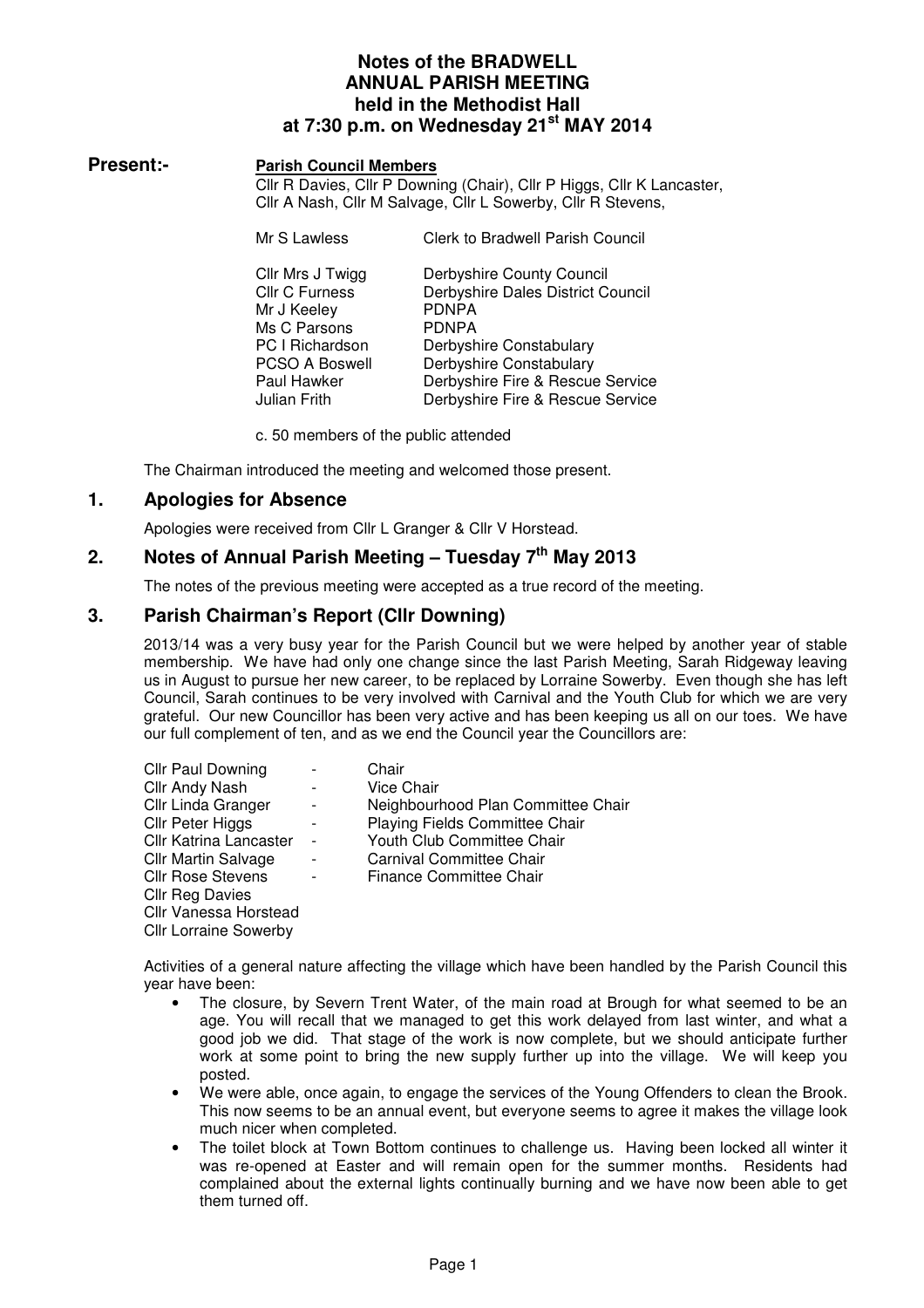- In conjunction with Hathersage Parish Council, and to fight the planned closure of our fire stations, we formed a new group called "Save the Hope Valley Fire Service". The village responded magnificently and we were successful. We are now in direct contact with the fire service, seeking ways to work with them to ensure our essential emergency services are not removed. The village owes Councillor Nash in particular a vote of thanks for his efforts and for becoming a radio celebrity when the need arose.
- We awarded Section 137 grants to several village causes, including £700 to the Methodist Church, £130 and £250 to St Barnabas Church and £1,500 to the Memorial Hall.

This year, in addition to brief Playing Fields, Carnival, Youth Club and Finance reports (and you can ask any detailed questions of the committee chairs after this presentation), I have added an update on the Neighbourhood Plan. As you might have heard, Council is working with the village to develop the Bradwell Neighbourhood Plan, which will allow us to decide how residents want the village and its surroundings to develop and grow over the next ten years. There will be a separate presentation about this plan later in the agenda.

#### **Playing Fields**

We continue to maintain our two playing fields and their associated play equipment as well as the many other Council owned locations throughout the village. The equipment is enjoyed by many people and regular safety inspections are carried out.

In addition to weekly inspections by the caretaker, the playing fields and open spaces are inspected by the committee every quarter and any necessary steps taken to correct hazards or items in need of repair. We are currently looking at facilities which are under-utilised, and in this context plan to remove the goal posts from Town Bottom and possibly create a toddlers play area in the basketball court.

We also carry out quarterly inspections of the quarry at Dale End to identify any hazards.

An ongoing project is that we now have funding and a project manager to coordinate creation of a car park for 12 vehicles on the former British Legion site in Soft Water Lane. We have been promised a District Council grant for this work and hope to finish it next year.

#### **Carnival**

Carnival 2013 was another huge success and we were yet again blessed with fine weather. The children's entertainer 'David Panks' who is now a regular booking, once again did an outstanding job. The only negative to report is that a visitor stumbled and fell when exiting the field at the small gate near to the Town End well location. Despite this apparently being a fairly minor accident the visitor saw fit to sue Council for not making it clear that if you walk down a slope in flip flop sandals you do run a risk of falling. The legal costs of defending such a claim outweigh any possible gain, and we were advised by our insurers to simply allow them to pay the claim, which they did. Steps have now been taken to improve all access gates to avoid a repetition this year.

We had problems last year with the signed diversion during the road closure and will be trying to make sure it is better this year. It is very difficult to by-pass the village if you do not know the roads.

Councillors, assisted by other volunteers continue to run Carnival and we are grateful to them for their continuing enthusiasm and energy. This year the theme is "Explorers of This World and Beyond", which gives everyone a lot of scope for inventiveness. We are looking at possibly having an event on the second Saturday.

Council set a budget of £3,000 for the running of the 2013 Carnival on the first Saturday of Gala week. Expenditure for bands, the parade and the attractions on Beggars Plot came to £2,446.25, whilst the direct income from stalls and donations was £675.00, giving a final cost to the council of £1,771.25. The street collection last year raised £710.40 which was divided between Teddy Bears, Pre-School and the Scouts. Many other village organisations benefitted financially from Carnival by supplying car parking, activities and refreshments. It is estimated that the direct benefit to these groups was approximately £7,000, whilst no estimate has been made of the indirect benefit to village commerce (pubs, shops, chippie).

It should also be mentioned that the Carnival committee has agreed this year to organise the street closures for the well blessings. This is in response to a request for help from the well dressing committee.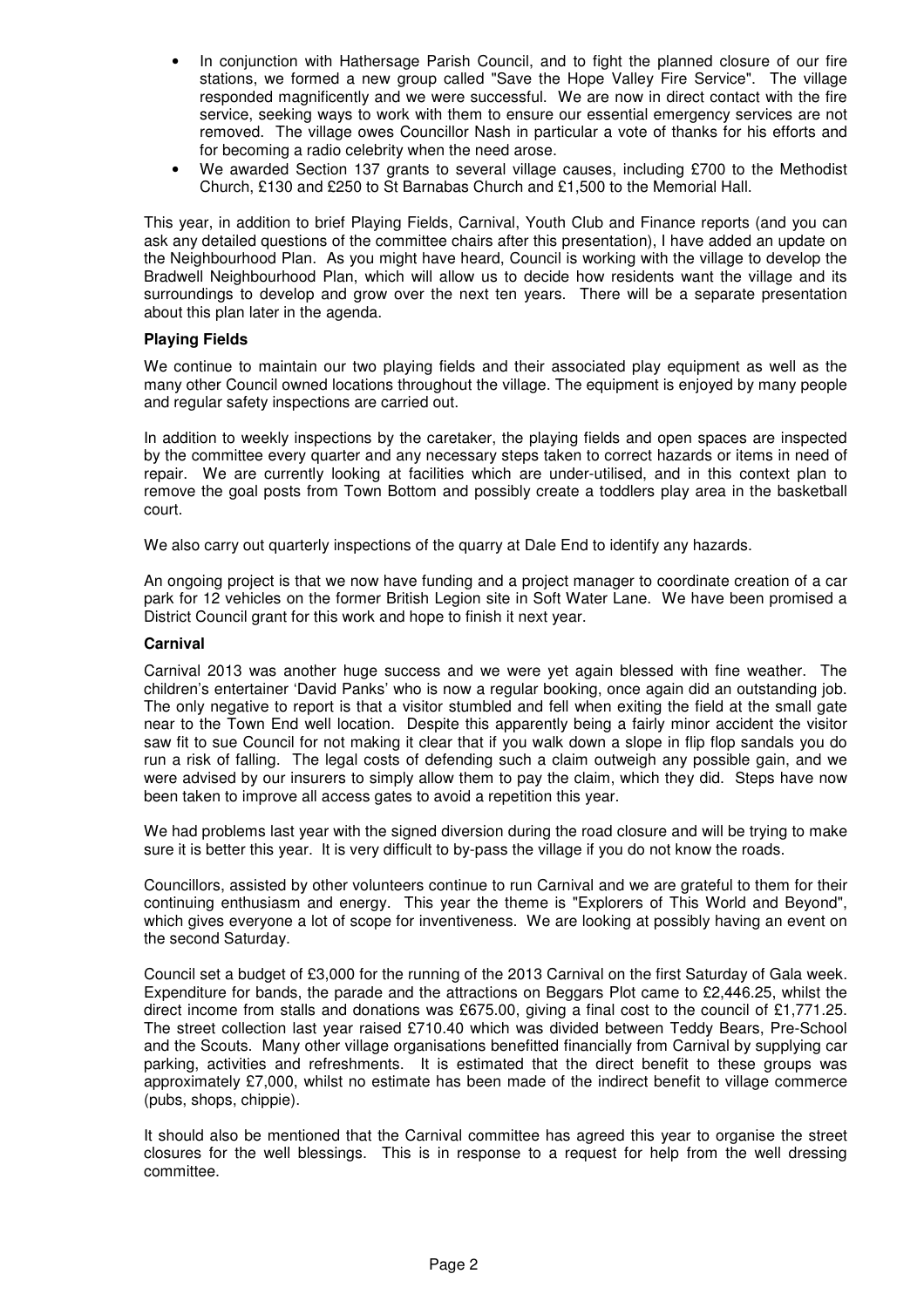#### **Finance**

Current expenditure is tracked at monthly PC meetings followed by quarterly scrutiny at Finance Committee meetings. The Clerk continues to cover two roles (Clerk and RFO), which saves Council and the village quite a lot of money.

This is the second year of our Five Year Plan. We have continued to work hard at making savings in a number of areas and have negotiated more favourable terms for insurance, grass cutting and grit bin salt. We are adhering to the four principles we agreed we would follow for the 5 year plan and are again setting the precept below the 10% marker at 9%; our reserves and sinking fund are on target. The Finance Committee receives bids from the Carnival, Playing Fields and Youth Club committees before deciding the precept and it should be noted here that the Local Tax Support Fund was reduced this year.

An asset register has been completed with replacement values and depreciation rates applied.

On the negative side, we have had to pay for the services of a consultant to assist in the village's case against the Newburgh overdevelopment.

Given the current problems surrounding the Co-Operative group we have moved some of our reserve funds from the Co-Op bank to Santander, but low interest rates produce less income from this invested money.

#### **Youth Club**

Numbers attending the Youth Club over the year have steadily increased. Finances have been much helped by local sponsorship and by grants obtained by PCSO Boswell. Many thanks to PCSO Boswell for this and to everyone who volunteers and helps our Youth Club leaders, Wendy Butler and Laura Austin. Thanks also to Nick McCloud for his DJ sessions and for arranging a visit to the Gliding Club. Work is currently progressing on 2 mosaic tableaux which it is hoped will be exhibited at a local gallery, Hope Valley College and at Bradwell Carnival.

We are grateful to Newburgh Engineering for allowing us the use of one of their buildings for our Youth Club activities over many years. Sadly, we have just been advised by them that they now wish us to vacate the premises by the end of June. We are therefore looking for somewhere else where the club can meet and a special Council meeting has been arranged for next week to discuss our options. It would be sad if we were not able to continue, as the Club has done so much good for the village youngsters.

#### **The Newburgh Development**

It is more than five years since the first plans were introduced to the village by Newburgh. Those plans have since gone through numerous modifications, but always of a scale much larger than most residents felt sensible for a Peak District village. Last week a group of Bradwell people were to attend a planning meeting at Peak Park's Aldern House and deliver presentations opposing the plan, but at the last minute the application was withdrawn and we have John Keeley from Peak Park here this evening to talk about the application and to answer any questions on this and other planning issues. As for what happens now, we can only speculate.

## **4. Mr J Keeley – PDNPA**

Mr Keeley gave an update on the latest position regarding the Newburgh planning application. He stated that, despite his best endeavours, the application was incomplete, more information was required and that the application has not yet been submitted to the planning committee or withdrawn. It is presently held in abeyance.

Before this application can be progressed, Newburgh Engineering Company (NEC) will need to demonstrate that a need exists for the number of dwellings they propose to build and that NEC will need to provide an adequate viability assessment.

It is estimated that it will take NEC c. 6 weeks to provide this additional information, after which a PDNPA contracted financial consultant will need to report on the financial viability of the application before the PDNPA officers can write the officer's report. This officer's report will then be submitted to members of the planning committee. NEC will also need to provide more detailed plans of the proposed access roads.

When this application is submitted to the planning committee the officer's report will be on the PDNPA website from the Monday preceding the Friday meeting. Any residents who wish to address the planning committee will need to contact Democratic Services by the Wednesday before the meeting. Mr Keeley also stated that the officer's report will reference the many residents' letters of objection.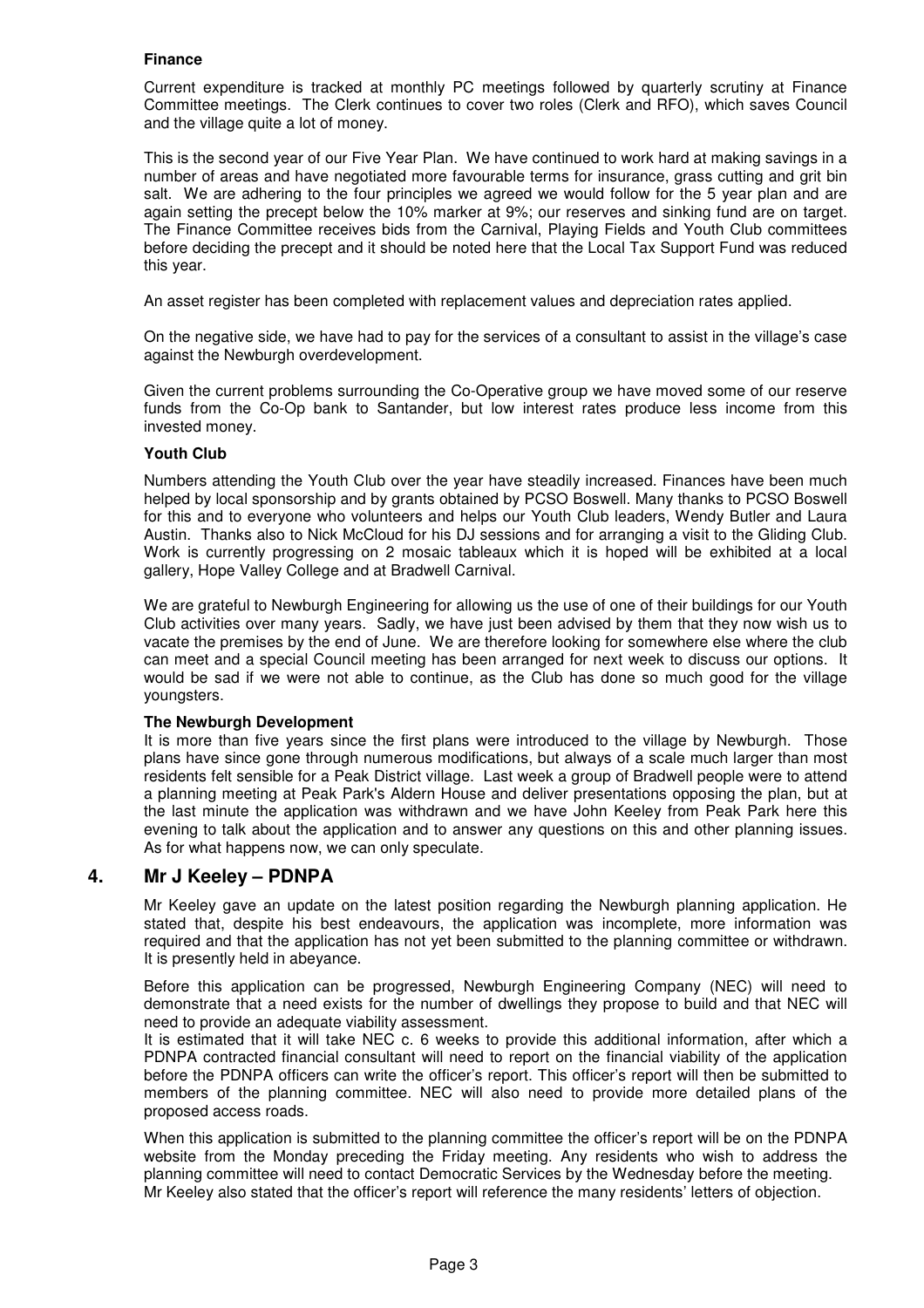# **5. Presentations by Village Organisations**

## 1. **Bradda Dads (Mr J Morgan, Mr J Ojari)**

Bradda Dads was formed in 1999 and presently has 17 full members and 6 associate members, all of whom are volunteers. These members freely contribute time, materials and other equipment for the benefit of the village. Fund-raising is an important activity and important sources of income include the Duck Race, the Community Christmas card, the Wolfspit Fell Race and the annual Bonfire.

Village events and support provided by Bradda Dads include Pensioners Christmas lunch, making safe graveyard headstones, cleaning of the Scout Hut, Diamond Jubilee Beacon and the Junior School gardening.

This organisation, which recently received a DCC ''Excellence in the Community' award, is open to further requests for help. It would like to have the Brook cleared of weed to help its Duck Race and would like adequate permanent storage facilities near the centre of the village. It could possibly provide support for the Youth Club.

## 2. **FOBS (Mrs M Seymour)**

The aim of FOBS is to provide funds and experiences to children of both village schools so that every child will benefit from FOBS. It is well supported by the heads of both schools. Money raised by FOBS is donated to the schools on a per capita basis. The committee meets c. 5 times every year and non-members are welcome to attend. Fund-raising is an important activity and important sources of income include the Carnival Street Fair, sponsored walks / events, sale of summer plants, subscriptions from families, shopping nights.

Schools events supported by FOBS include the end of year trips, Panto trips, Christmas parties with presents. In addition, FOBS funds have provided software for school computers and have made a major contribution to the cost of a new piano. FOBS is planning events integrated into the school day or after school time, and supports events organised by the schools. A Children's Art exhibition is being planned.

The organisation is struggling at present and the finances are not is good shape. There is no planned continuity of committee members for when children of the present committee move to Hope Valley College and the parents then become involved in supporting the new college.

## 3. **Scout Group (Mrs J Warvell, Mrs J Rowe)**

In order to establish the First Bradwell Scout group, the Scout Association was first approached. The keys of the Scout Hut were provided and local volunteers 'got on with it'. Bradda Dads helped with the initial work of clearing and a lot of hard work has gone into sorting the premises and making it useable. Heating has been installed, but the single glazing makes it difficult to keep the building warm. This year the group applied for and has been awarded a part of the Carnival street collection.

The group now has a committee and supporting infrastructure. The unisex Beavers colony has been started, now with 10 members, and enquiries have been received about starting a Cubs pack.

Equipment (e.g. cookers, fridges) is needed, so any donations would be gratefully received. As a fund-raising measure, it is planned to make the hall available for public hire, say 10 – 12 times a year. There are restrictions on use due to the narrowness of the lane, but it could well be suitable for local meetings.

#### 4. **Bradwell War Memorial Hall (Mrs M Harrison)**

Mrs Harrison thanked the organisers for her invitation and started her presentation by quoting from the minutes of the inaugural meeting of the Bradwell War Memorial Hall organising committee giving the reasons for the building of the Hall, which was to honour those who gave their lives in the First World War.

The Hall has recently benefitted from new central heating and a new kitchen. However, she went on to say, the task of maintaining & improving the Hall was now more difficult due to tougher legislation and increased utility costs. It is necessary to generate more income to cover these increasing costs.

The challenge is to increase the usage of the Hall at weekends, and the inside is in need of redecorating. The Hall will need the help of the community,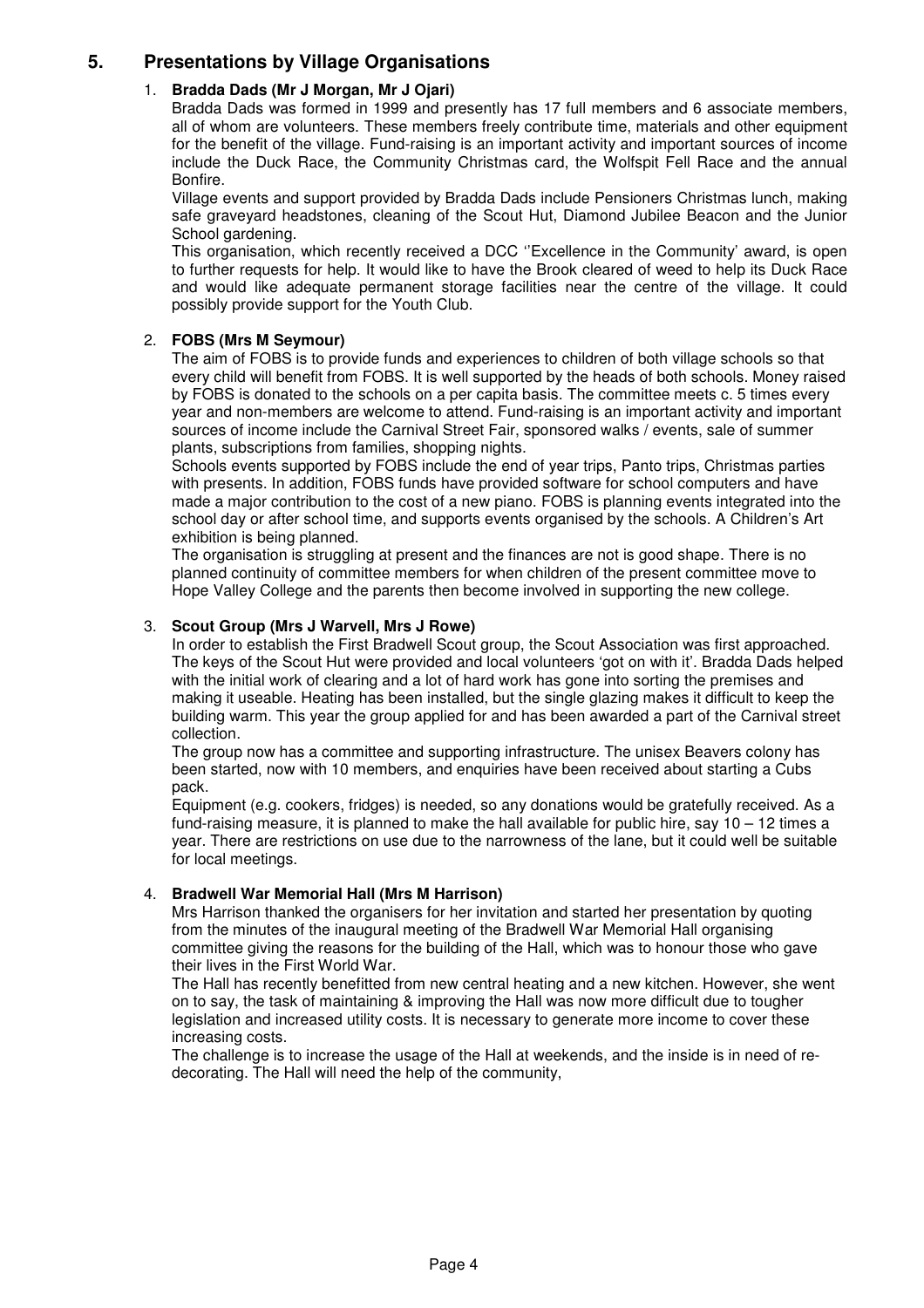## 5. **Bradwell Community Orchard Group (Ms B Stewert)**

Bridget gave a brief review of the history of the group, starting from the initial idea of creating the orchard in the land now designated as part of the Newburgh planning application. Since this idea was not feasible, a long lease was obtained from Lafarge for a plot of land along Michlow Lane at a peppercorn rental. The site was unused land that required a lot of work to make it viable. Rocks and thistles had to be removed and the walls rebuilt. Help was obtained from many volunteers, including the PDNPA rangers.

Around 3 years ago a group was formed which now has 43 members. This group meets twice per month to carry out maintenance and development of the orchard site. 43 trees have been planted as well as many soft fruit shrubs. In addition, a number of beehives have been installed which are now producing honey. This honey won first prise at the last Hope Show.

This orchard site is seen as a community amenity and is open to all. Fund-raising is an on-going challenge.

## **6. Village Input to Issues (Cllr Downing)**

## **Neighbourhood Plan (Cllr Granger)**

Cllr Granger summarised the plans for the development of a Neighbourhood Plan (NP) for Bradwell. She stated that the Bradwell Parish Plan has now been completed, adopted by PDNPA and is to be printed and distributed in the near future. The Bradwell Civil Parish (CP) has been adopted by PDNPA as the Bradwell Neighbourhood Area. This, in itself, is a significant step in the production of the Neighbourhood Plan.

She then explained that the power to produce a Neighbourhood Plan was given by the Localism Act 2012 which gives communities the power to define the look and feel of how their villages will develop into the future. A NP will be a legal document that PDNPA must consider for every future planning application and is considered by PDNPA to be hugely important. She stated that the cost of producing a NP would be c. £10k and that if no grants were obtained, then the parish council would not proceed with this initiative. Grants are being sought, the maximum presently available is £7k.

For this initiative to be successful the help of residents is needed. The parish council committee will appoint a number of working groups, each of which will address specific issues. Residents are needed to join these working groups. The views of all residents will be sought throughout the process of defining this NP, with will be subject to a village referendum where a minimum of 50% acceptance is legally required for adoption. It is planned to hold the referendum at the same time as the 2015 local elections.

#### **Former Royal British Legion site**

Cllr Downing introduced this topic, gave the background of recent events and asked for the feelings of those present. A number of residents suggested that the fences should be removed and, with suitable disclaimers, residents should be allowed to freely park there. Alternative suggestions were that a management group could be established to administer the facility, perhaps by charging a reasonable annual rental. There is certainly sufficient area to allow c. 10 cars to park there.

If this facility was to be used officially, then a 'change of use' would need to be obtained from PDNPA and other legal aspects would need to be considered. The fact that the land is in the flood plain is a significant factor.

These views will be taken into consideration when the matter is next considered by the parish council.

#### **Skate Park**

Cllr Downing introduced this topic, gave the background of recent events and asked for the feelings of those present. It was noted that a grant has not yet been obtained, and that this will mean that this project cannot yet proceed.

Residents queried where this facility is planned to be installed. Cllr Higgs suggested that the Quarry Piece would be ideal, subject to safe access and a reliable mobile signal. These views will be taken into consideration when the matter is next considered by the Playing Fields committee.

#### **Senior Exercise Equipment**

Cllr Downing introduced this topic, gave the background of recent events and asked for the feelings of those present. There appeared to be very little support for this suggestion. This response will be taken into consideration when the matter is next considered by the Playing Fields committee.

#### **Electrification of Church Clock**

Cllr Downing introduced this topic, gave the background of recent events and asked for the feelings of those present. Initially, there was a mixed response to this request with some residents in favour of electrification whilst other supported the present manual arrangements. Following an enthusiastic contribution by one of the regular winders of the clock, the meeting consensus moved to making the access to the winding platform safer by installing hoops on the ladders. This response will be taken into consideration when this matter is next considered by the council.